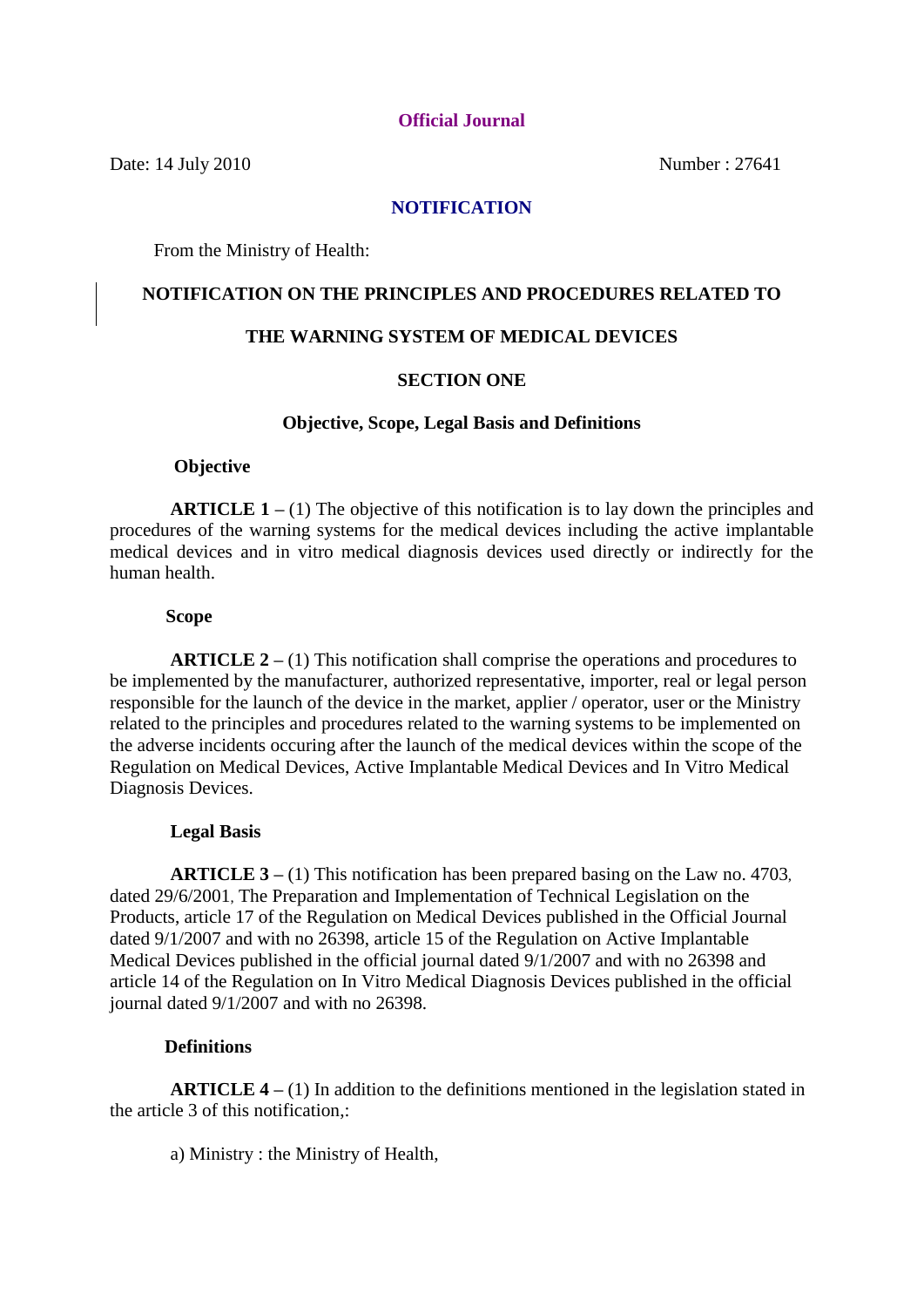b) Initial / Follow-up / Final report: The document whose format is present at the website of the Ministry and submitted to the Ministry about the corrective actions ensuring the safety of a device including the risk assessment reports and examination results carried out by the manufacturer, authorized representative, importer, real or legal person responsible for the launch of the device after an adverse incidents caused by the use of a device occurs,

 c) Information letter: Information letter submitted to the users who are the parties of the adverse incident and the Ministry which includes the contact details of the related firm and prepared about the precautions to be taken against adverse incidents caused by the device or the users by the manufacturer, authorized representative, importer, real or legal person responsible for the launch of the device,

 ç) Serious public health threat: Any condition resulting in death risk, serious deterioration in health or serious disease requiring urgent corrective actions,

 d) Corrective action: All the actions and operations ensuring the prevention of undesired situations by the manufacturer, authorized representative, importer, real or legal person responsible for the launch of the device or the Ministry by halting the launch of the device to the market, withdrawing from the market, disposal, returning to the originated place not to use, making amendments in the design and / or production process and / or content of the product and / or label and users manual, changing the device causing the adverse incident with another device, preparing information letters about the usage of the device for the users. making additional changes on the device,

 e) Law: The Law no 4703 on The Preparation and Implementation of the Technical Legislation related to the Products,

 f) User: health institution, health personnel, nurse or patient using or maintaining the medical devices,

g) Adverse incident:

1) Any error or failure in the features and / or performance of the device,

 2) Any situation that may cause the death or causing or may cause any serious deterioration in the health state of the patient, user or other people directly or indirectly due to any deficiency in the labelling or user guide,

ğ) any serious deterioration in the health state:

1) Any life- threatening illness

2) A persistent failure in the body functions or permanent damage in the body,

 3) Observation of any situation that may require medical or operative interference to prevent the situation stated in sub-paragraphs (1) and (2),

 4) Occurrence of a fatal distress syndrome, fatal death and / or congenital or birth defect,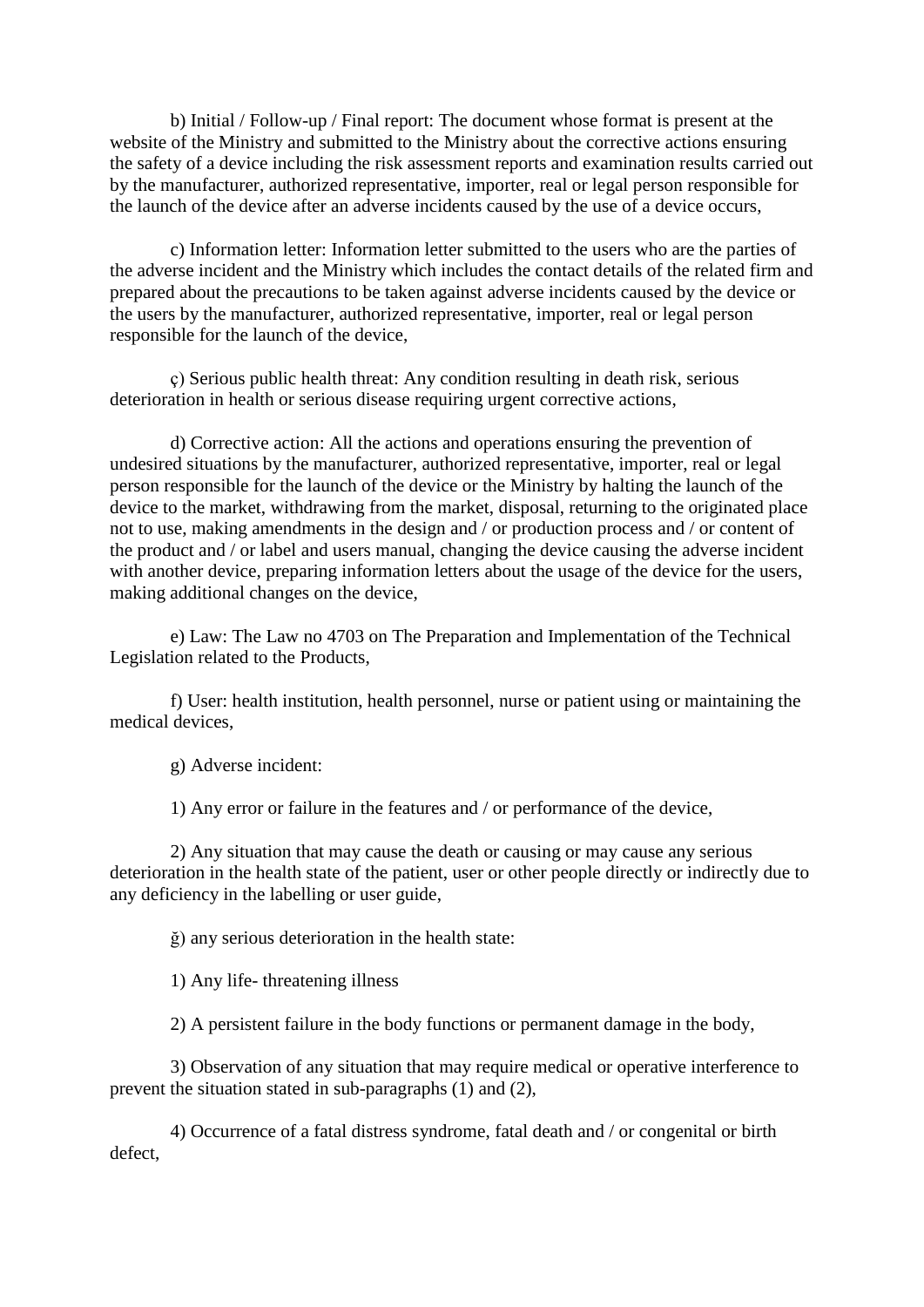h) Medical device (device): Device definitions included in the article 4 titled as "Definitions" of the Regulation on Medical Devices,

ı) Applier / Operator: Any person using the equipment,

 i) Regulations: Regulation on the Medical Devices, Regulation on the Active Implantable Medical Devices and In Vitro Medical Diagnosis Devices to which the devices are subject depending on their spesifications,

 j) Damage: Situations which have caused or may cause any deterioration in the health state, any physical injury or damage in the environment and external atmosphere that have not been foreseen previously.

#### **SECTION TWO**

Basic Principles, Responsibilities, Notification of the Adverse Incidents

#### **Basic Principles**

 **ARTICLE 5 –** (1)The manufacturer establishes a system for the aim of reviewing the data obtained during the after manufacturing process and implementing the needed corrective actions by considering the usage of the device manufactured in accordance with the regulations, performance obtained from usage, undesired situations occuring during usage, side effects and risks and keeps this system up to date.

 (2) When any data about any adverse incident related to the device is obtained, the situation is notified to the Ministry by the manufacturer, authorized representative, importer or the real or legal persons responsible for the launch of the device in the market and an investigation about the reason and termination of the incident is carried out. In the direction of the risk assessment to be performed, corrective actions for the usage of the product in a safe way are fulfilled. In the fulfilling of the corrective actions, there is a joint responsibility beginning from the manufacturer.

 (3) The manufacturer keeps all the documents confidential in the content of the warning system to be submitted to the Ministry. The manufacturer, at the same time, informs the Approved Authority about the issues occured during the after production process and affecting the certification including the warning system.

 (4) The manufacturer, authorized representative, importer, real or legal person responsible for the launch of the product in the market, health agency and institutions and the users inform the Ministry about;

a) any failure or defect about the features and / or performance of the device,

 b) any situations causing or may cause any serious deterioration in the health state or may cause death of the patient, user or other people due to any deficiency in the labelling or user guide,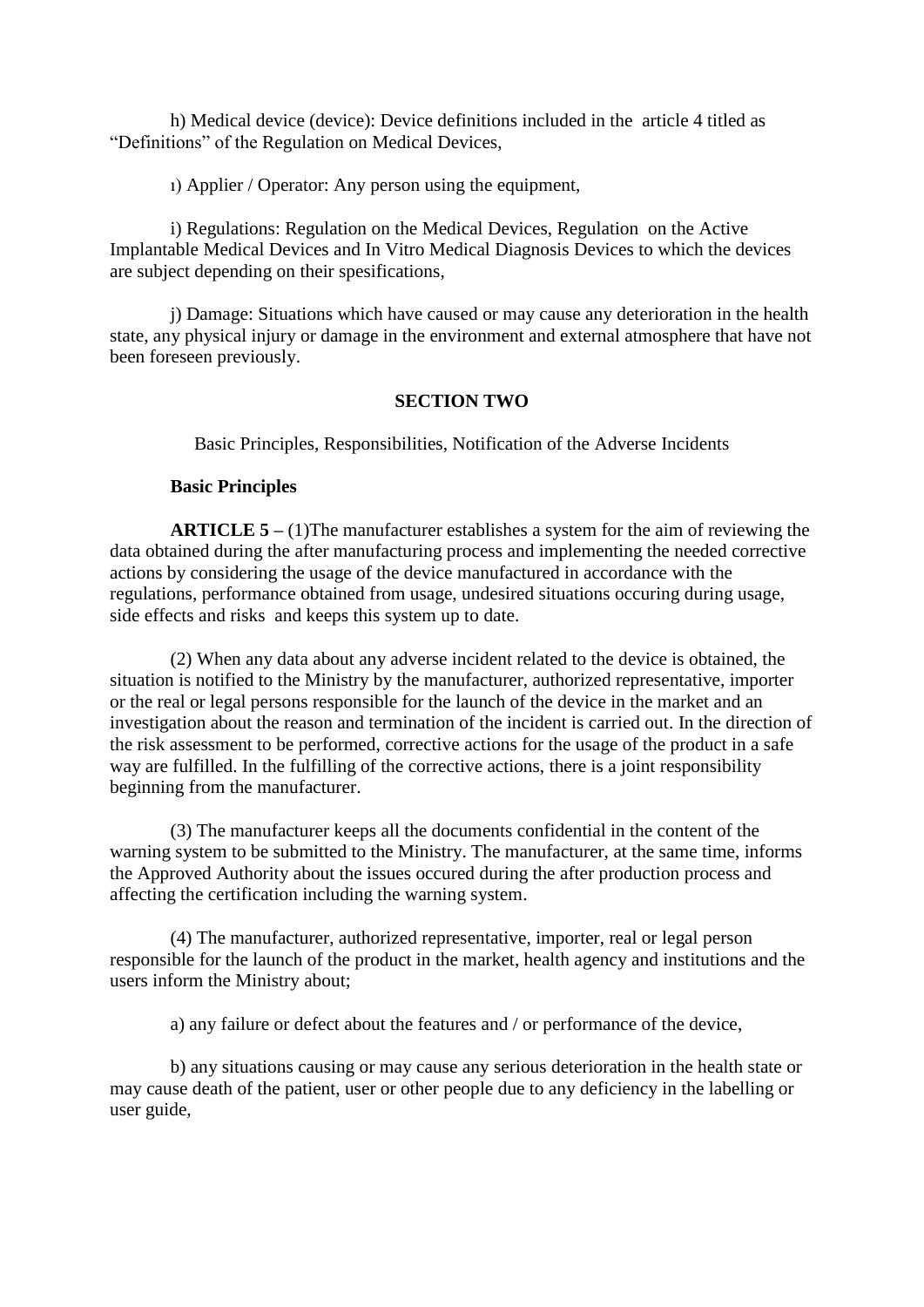c) Decisions on withdrawing from the market or retrieving the devices due to technmical and medical terms depending on its specifications and performance by the manufacturer voluntarily.

## **Responsibilities of the manufacturer, authorized representative, importer or real or legal people responsible for the launch of the device in the market**

 **ARTICLE 6 –** (1) The manufacturer, authorized representative, importer, real or legal people responsible for the launch of the product in the market are responsible jointly for,

 a) Informing the Ministry about the adverse incidents having occurred in our country within the period stated in this notification,

 b) Performing the needed investigation including the risk assessment in the direction of TS EN ISO 14971 Implementation of Risk Assessment Standard on Medical Devices related to the adverse incident, determining the main reason for the negative incident, submitting the justified risk assessment report, initial report, final report and follow-up report if required by the Ministry,

 c) Determining the corrective actions to ensure the safety of the device and implementing them,

ç) Sending the information letter to the users and the Ministry,

 d) Preparing separate initial report, final report and follow up report if demanded by the Ministry for each manufacturer in case of adverse incidents occuring as a result of usage of two or more devices or accesories manufactured by different manufacturers and submitting them to the Ministry,

 e) Informing the Ministry immediately when any of this responsibilities under this notification is not obeyed,

 f) Informing the Ministry about the reporting all damages directly or indirectly caused by the use of devices included in the content of the Regulation on In Vıtro Medical Diagnosis Devices.

 (2) In case a model of the device is ceased or interrupted for launching in the market, all the rights of the manufacturer related to the warning system are reserved.

 (3) In case there is a change in the commercial responsibilities or agreements of a manufacturer, all the responsibilities related to the warning system belonging to the previous legal person pass to the new legal person.

 (4) The device having caused or may cause any adverse incident is sent to the manufacturer informing the Ministry without affecting the judicial investigation and questioning after the current situation is fixed with records. Changes on the device by the manufacturer and / or interferences affecting the performance are notified to the Ministry and the issues affecting the certification are notified to the Approved Agency.

## **Authority and Responsibilities of the Ministry**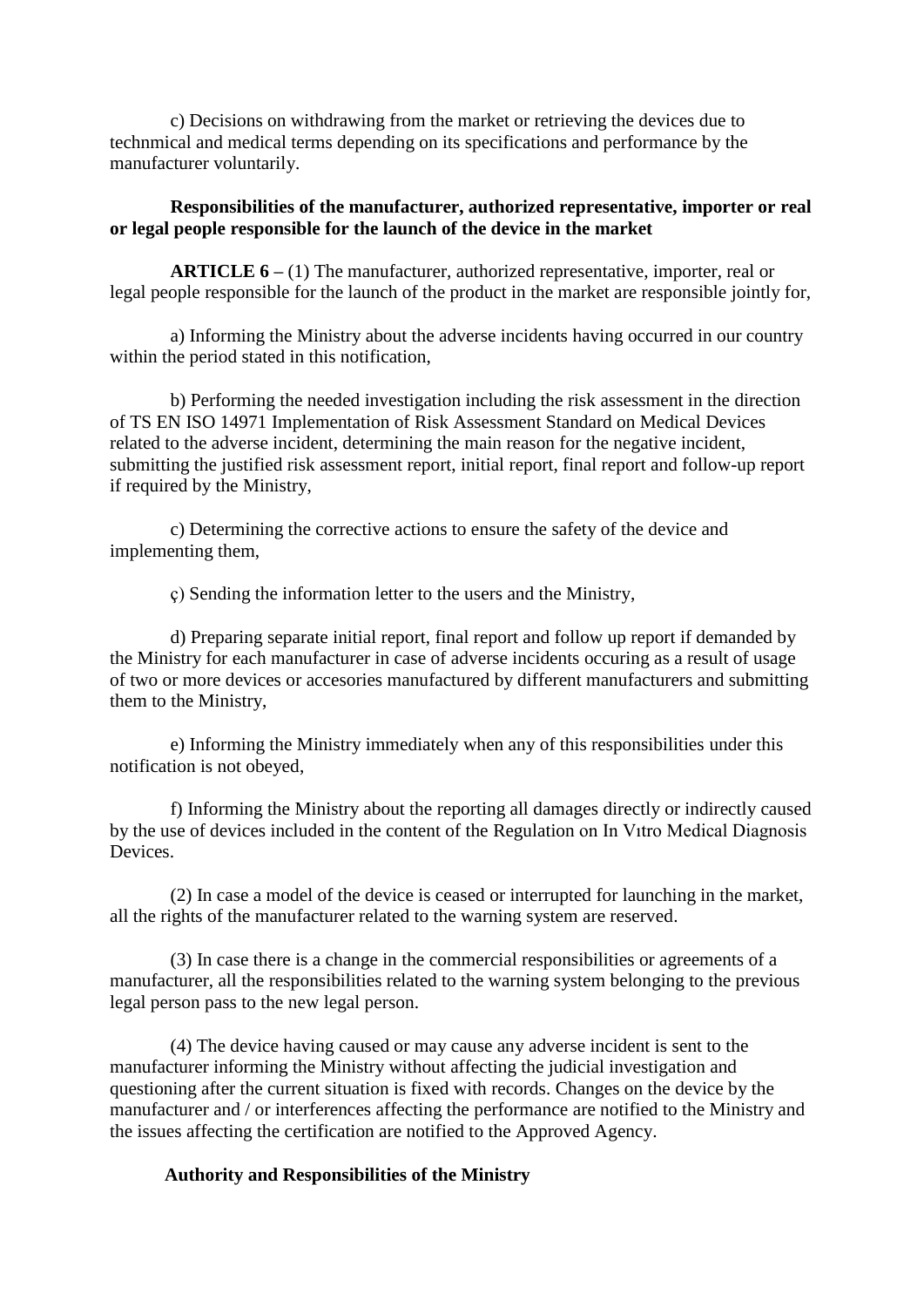**ARTICLE 7 –** (1) The responsibilities and authorities of the Ministry are as follows:

 a) Follows and assesses the reports belonging to the investigations realized by the manufacturer, authorized representative, importer or real or legal people responsible for the launch of the product in the market about the adverse incident related to the device in question.

 b) Monitors the actions of the manufacturer, authorized representative, importer or real or legal people responsible for the launch of the product in the market in the content of the medical device warning system, may interfere in the investigation or can start an independent investigation and takes the needed precautions in this direction.

 c) Reserving the sanctions stated in the Article 13 in the cases stated in the (e) paragraph of the first part of the Article 6, the Ministry ex officio determined the corrective actions to be implemented. The mentioned corrective action is implemented by the manufacturer, authorized representative, importer or real or legal people responsible for the launch of the product in the market.

 ç) The Ministry ensures the fulfilling of all the actions needed for the safe usage of the device in accordance with the Article 11 of the Law.

### **Responsibilities of the appliers / operators and users**

 **ARTICLE 8 –** (1) Responsibilities of the appliers / operators and users are as follows:

 a) The appliers / operators and users are responsible for informing the ministry about the adverse incidents in the content of the warning system of the devices.

 b) The health institution managers, health personnel, people responsible for the maintenance, repair and calibration of the device and other related personnel, the manufacturer, authorized representative, importer or real or legal people responsible for the launch of the product in the market are responsible for cooperating with the Ministry.

 c) The personnel of the health agency and institutions inform the personnel in their structures about the adverse incident and take the necessary precautions to fulfill their responsibilities under this notification.

 ç) The health agency and institutions determines the personnel for tracking the operations related to the adverse incident and send the contact information to the Ministry in the electronic platform. Changes in the mentioned information are immediately notified to the Ministry.

 d) In the content of the medical device warning system, when there is any adverse incident, the appliers / operators and users having witnessed the incident notifies the Ministry with a record. The model, brand, manufacturer and / or importer, serial / lot number of the device are sent.

 e) The appliers / operators and users keep the devices causing or possible to cause any incident together or with the warehouse stocks. Without affecting the judicial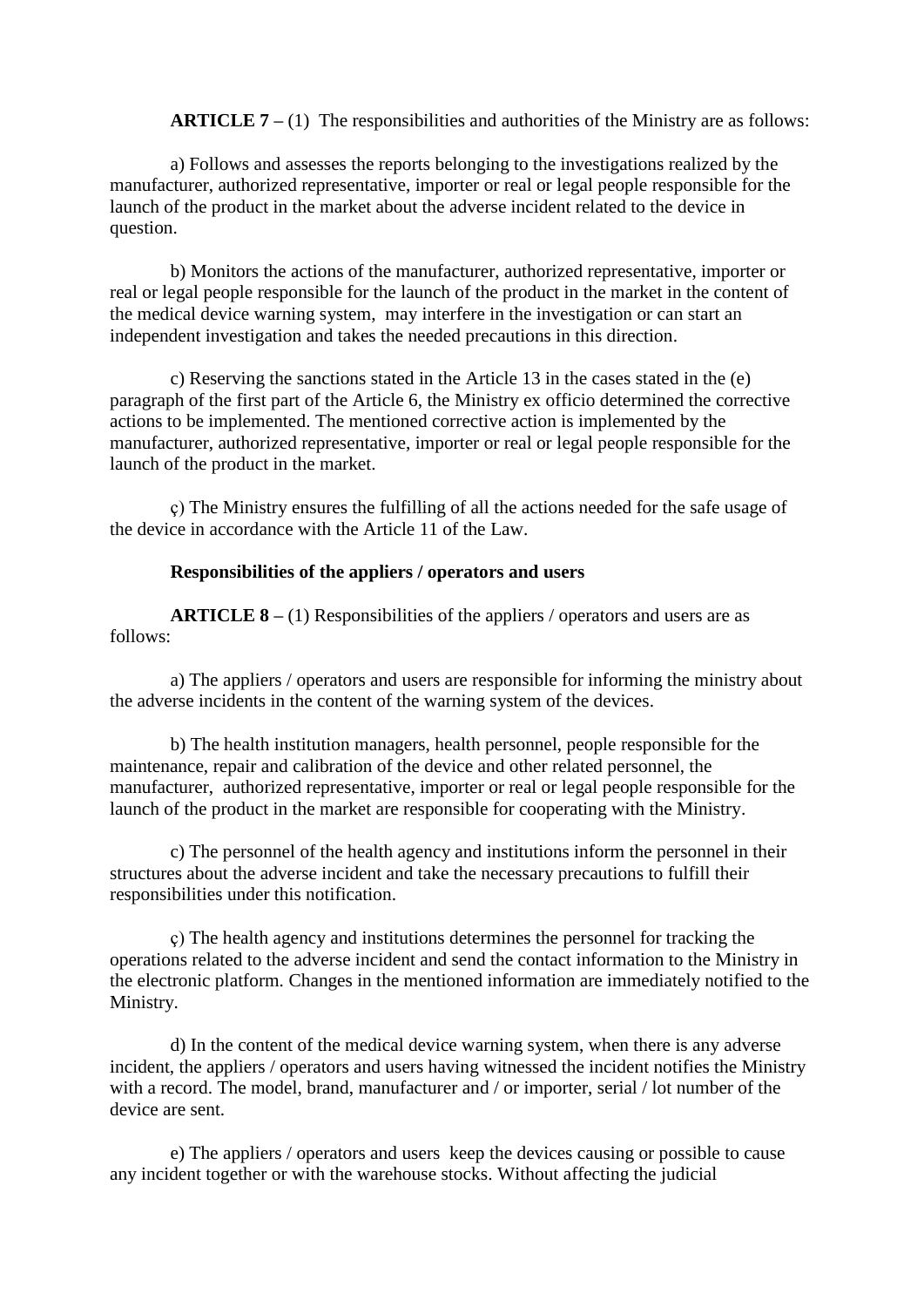investigation and questionings, when required by the Ministry or by informing the Ministry, they are sent to the manufacturer, authorized representative, importer or real or legal people responsible for the launch of the product in the market.

## **Principles related to the notification of the adverse incidents**

 **ARTICLE 9 –** (1) Issues to be notified to the Ministry includes the responsibilities related to the launch of the safe products stated in the law and the following issues.

 a) Any defect, failure or unexpected affect and / or interaction in the performance and / or features of the device when used as stated in the user guide,

b) Obtaining false positive or false negative test result from the device,

 c) Occurrence of an unexpected, unpredicted and / or adverse reaction or state not written on the label or user guide,

 ç) Insufficient information on the label and / or user guide causing wrong or inappropriate usage by the users,

 d) Error or failure of the device despite appropriately using resulting in public health threat, causing a serious deterioration in the health state of a patient or causing death of the patient or the user,

 e) Features or reasons related to the performance causing the manufacturer collect the products in the market back,

 f) When the current adverse incident causes the death of the patient, user or others or possible to cause death of them if re-occurred,

 g) When the adverse incident occurs for the first time or re-occurs, causing serious deterioration in the state of the user or others,

 ğ) Any damage caused by the false diagnosis or in vitro test result despite being used appropriately by the user.

 (2) During the periods determined by the Ministry, the manufacturer, authorized representative, importer or real or legal people responsible for the launch of the product in the market prepares the needed forms at the website of the Ministry and submits them to the Ministry.

 (3) For the operations and procedures related to the warning system, the medical device electronic record notification system in the structure of the Ministry is taken as the basis. In case there is a change in the contact information of the firm int he electronic records, the needed updates are done by the firm within twenty days after the change. If the changes belonging to the branches and exporters and importers are not updated within the stated periods, the notifications to the addresses already recorded will be considered to have received by the related firm and related legal actions are implemented.

## **Issues not to be notified as negative incident**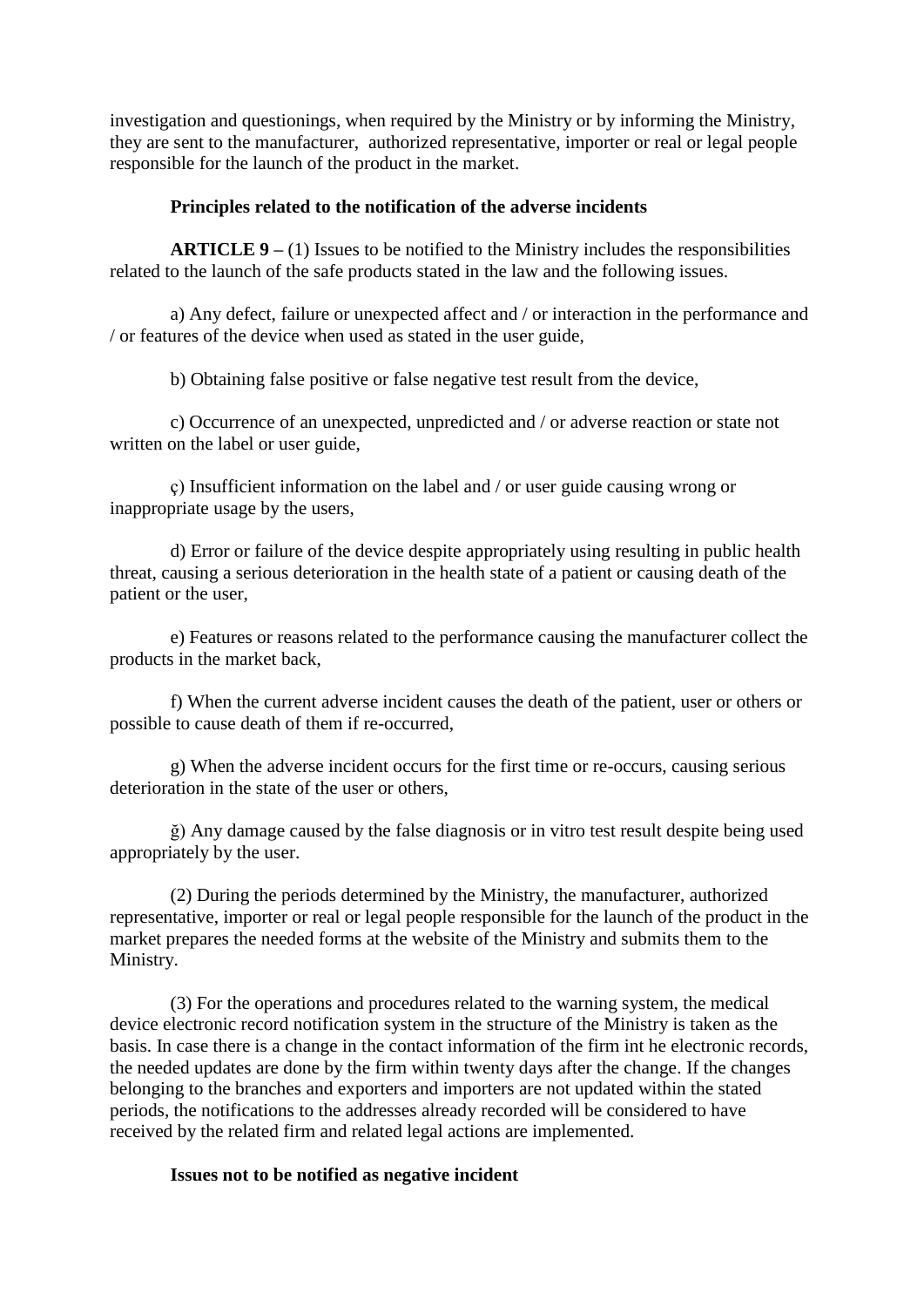**ARTICLE 10 –** (1) The below stated reporting and notifications cannot be done in the content of the medical device warning systems:

 a) When it is detected by the manufacturer, authorized representative, importer or real or legal people responsible for the launch of the product in the market that the situation of the patient is caused by the previous actions and this is justified by an expert doctor,

b) When the shelf life or expiry date stated by the manufacturer in the guide is over,

 c) When the device is used appropriately as stated in the guide and according to the stated aims, the adverse effects that are already stated in the guide or label of the device, well known, predictable clinically, and acceptable when the benefit of the patient is thought,

 ç) Reserving the rights related to the inappropriate products are thought, insufficient features of the device detected by the user before usage.

## **Notification, reporting, risk analysis and corrective actions**

 **ARTICLE 11 –** (1) Reserving the terms in the regulation, the manufacturer, authorized representative, importer or real or legal people responsible for the launch of the product in the market decides about the adverse incident after assessing the incident for the first time in the content of the criteria stated in the Article 9 and informs the Ministry. When the adverse incident is needed to be notified, the manufacturer, authorized representative, importer or real or legal people responsible for the launch of the product in the market prepare the initial report and submit it to the Ministry not exceeding the below stated periods:

 a) In case of a serious public threat, within two days immediately after the manufacturer is notified about the situation if there is a force majeure,

 b) Immediately after the manufacturer is notified about the situation and detects the relation between the device and the incident,

c) Expecting the cases stated in (a) and (b) paragraphs;

1) within ten days in case of death or serious deterioration in the health state,

2) within thirty days in other cases,

 (2) Following the presentation of an initial report by the manufacturer, authorized representative, importer or real or legal people responsible for the launch of the product in the market in the report format and investigation schedule an investigation to determine the reason of the adverse incident is started and risk assessment is performed.

 (3) In the process of risk assessment related to the adverse incident and deciding about the corrective action, the below conditions are taken into consideration:

a) Main requirements included in the regulation,

 b) Requirements of TS EN ISO 14971 Standard on Risk Management Implementation on Medical Devices.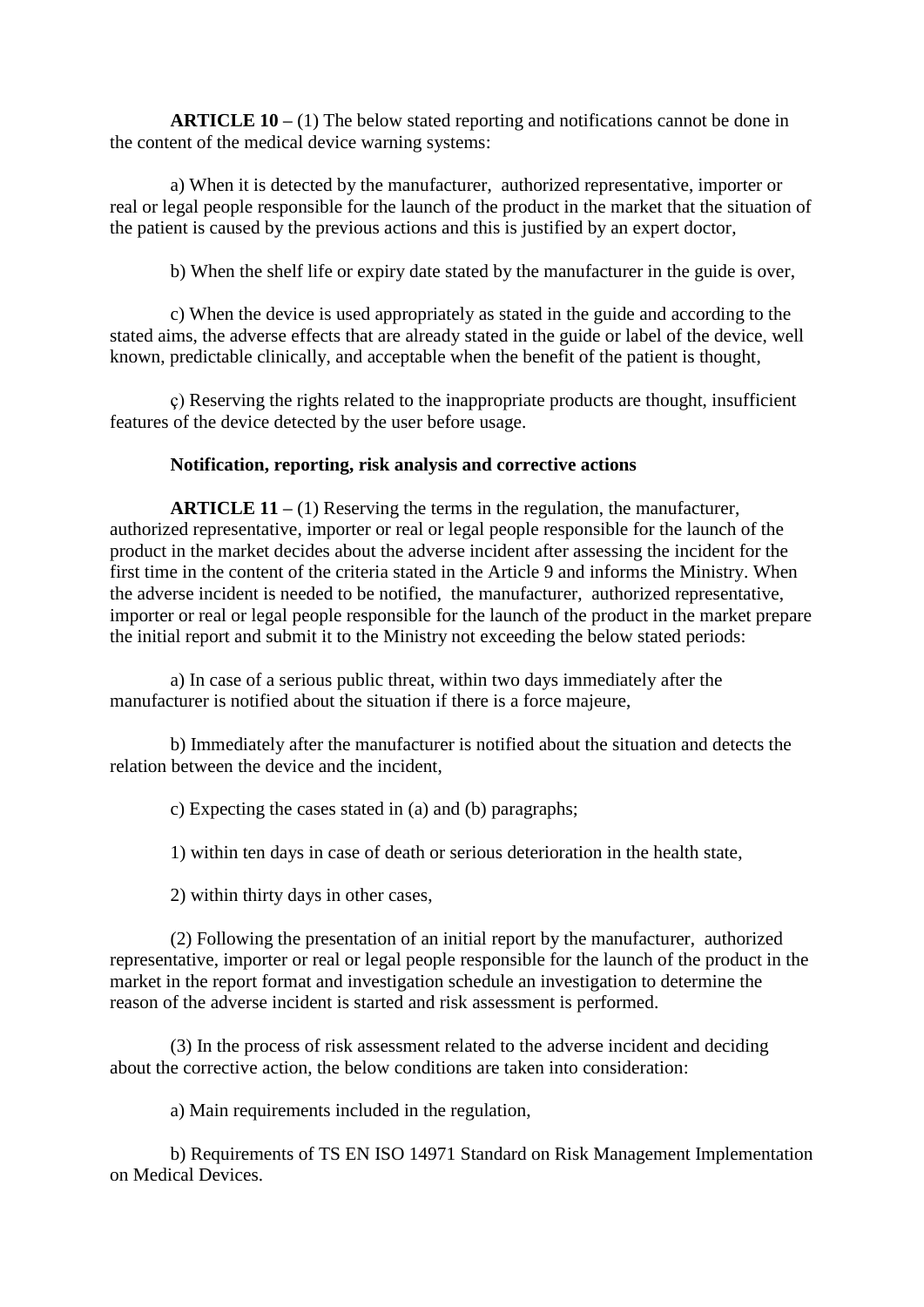(4) The manufacturer, authorized representative, importer or real or legal people responsible for the launch of the product in the market submits a follow up report if required by the Ministry. In this report, the phase of the investigation report, need for additional time or not and other issues required are stated with reasons.

 (5) The manufacturer, authorized representative, importer or real or legal people responsible for the launch of the product in the market determines the corrective actions basing on the TS EN ISO 14971 Standard on Risk Management Implementation on Medical Devices and the results of the investigations. In the final report, there shall be;

a) Insufficiency or defect of the device,

b) Function failures,

 c) In case the device causing the adverse incident is continued to be used, the details about its possible harms to the patients, users and other people,

 ç) Risk assessment and investigation results including the potential risks for the patients of the device causing the adverse effect in question,

d) Reasons for the devices not affected with other serial / lot / party numbers,

 e) Corrective actions to be applied to the devices in the affected serial / lot / party number, submitted to the Ministry.

 (6) The manufacturer, authorized representative, importer or real or legal people responsible for the launch of the product in the market notifies the users and the Ministry about the corrective actions and recommendations.

## **Protection of the information and documents**

 **ARTICLE 12 –** (1) Related to the situations stated in the Article 9 and 11, the manufacturer, authorized representative, importer or real or legal people responsible for the launch of the product in the market shall keep the preventive and corrective actions for the safe operation of the device in terms of risk management, design correction to be submitted to the approved agency and / or to the Ministry.

## **Administrative Sanctions**

 **ARTICLE 13 –** (1) For the ones not obeying the terms of this notification, the sanctions stated in the Law and regulations and the terms of other regulations will be applied.

## **SECTION THREE**

## **Last Terms**

## **Enforcement**

 **ARTICLE 14 –** (1) This notification enforce by the date of its publication.